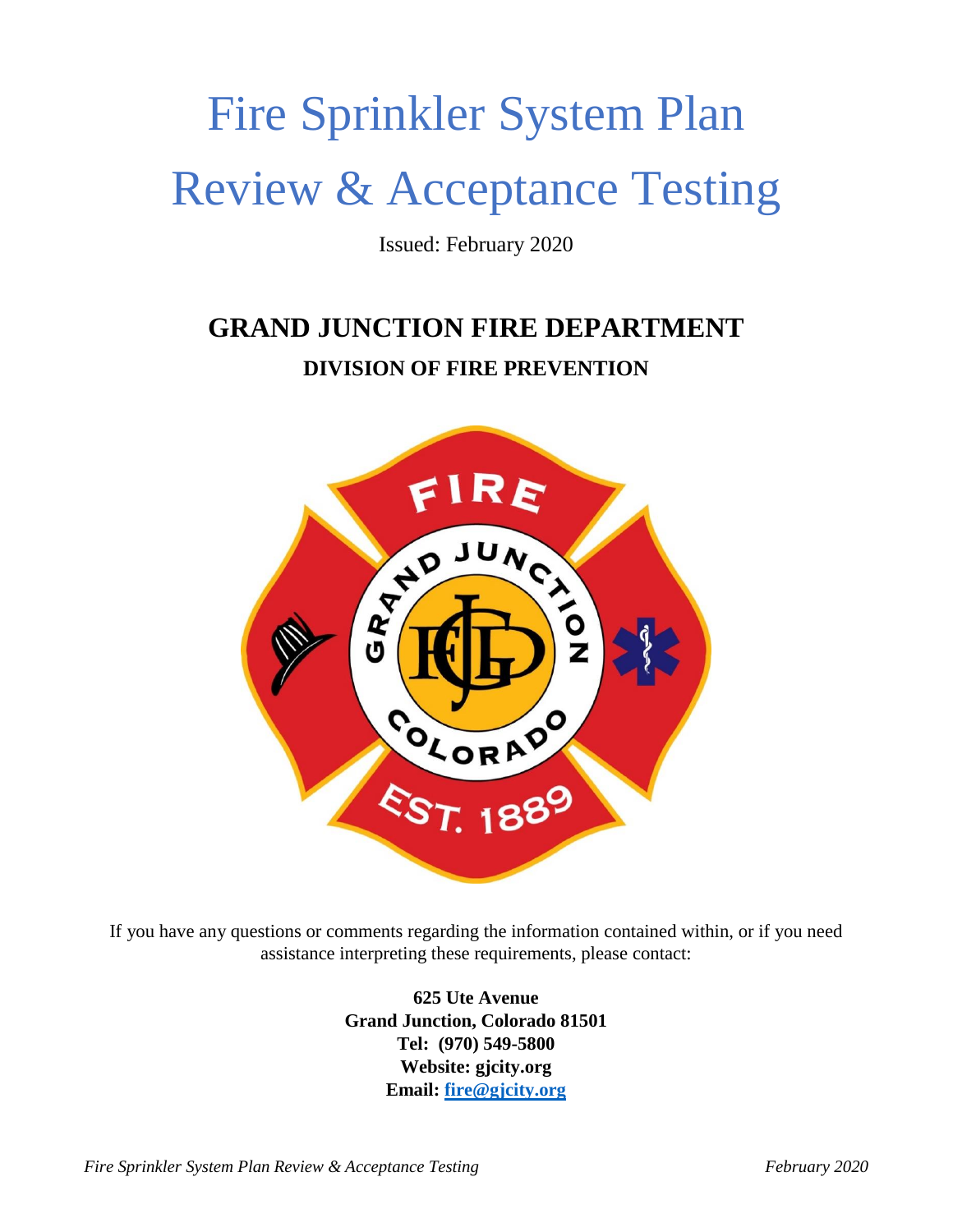## **Table of Contents**

| <b>Minimum Requirements</b>                    |  |
|------------------------------------------------|--|
| <b>Small Project Submittals</b>                |  |
| <b>Plan Review Submittal Matrix</b>            |  |
| <b>Final Inspection and Acceptance Testing</b> |  |
| <b>Code References</b>                         |  |

#### **Minimum Requirements**

FIRE SPRINKLER SYSTEM WORKING PLANS AND ASSOCIATED DOCUMENTS, INCLUDING "SMALL PROJECT" DOCUMENTS SHALL BE SUBMITTED TO THE AUTHORITY HAVING JURISDICTION (AHJ), THE GRAND JUNCTION FIRE DEPARTMENT, FOR REVIEW AND APPROVAL PRIOR TO SYSTEM INSTALLATION OR OTHER WORK BEING COMPLETED (2018 IFC SEC. 901.2 AND 2016 NFPA 13 SEC. 23.1.1)

**Fees: Will be assessed upon the conclusion of the plan review according to the locally adopted fee schedule.**

**Designer Information:** All plan drawings and hydraulic calculations shall be prepared and signed/dated by a designer who is a Colorado Registered Professional Engineer (P.E.) or a NICET Level III or NICET Level IV. The designer of the system shall be clearly identified on the documents (Colorado Division of Fire Safety). Any individual or company who physically works on or installs any part of a fire protection system, including underground supply lines and back flow preventers must be registered with the Colorado Division of Fire Safety.



Permit application and a minimum of two sets of the following:

- Complete set of plans
- Equipment specification sheets
- Hydraulic calculations

ALL WORKING PLAN SUBMITTALS SHALL CONTAIN RELEVANT INFORMATION AS LISTED IN 2016 NFPA 13 SEC. 23.1.3.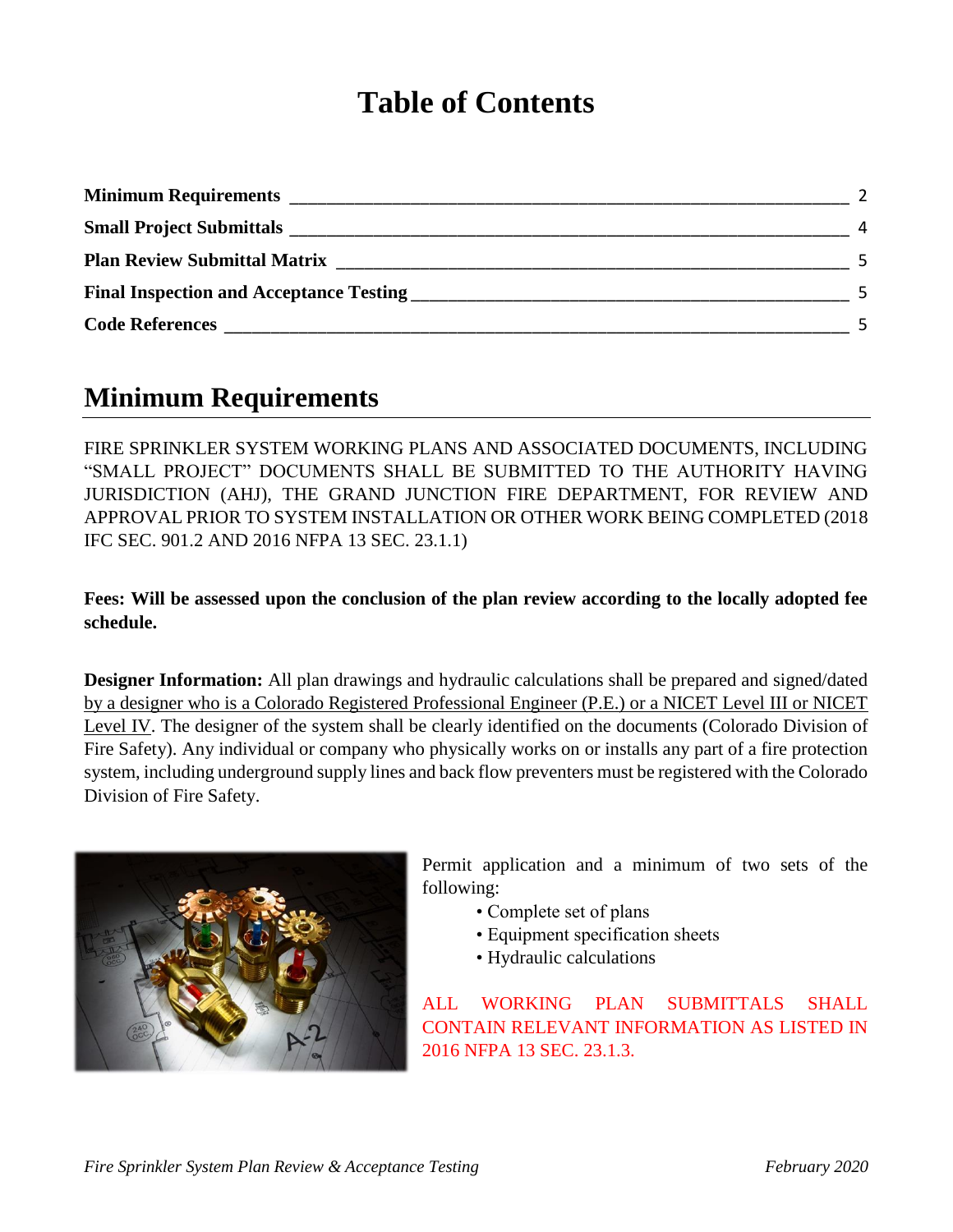#### ITEMS OF PARTICULAR CONCERN THAT SHOULD BE IDENTIFIED IN THE SUBMITTAL INCLUDE:

**Water Supply Information:** Working plans shall include static pressure (psi), residual pressure (psi), flow (gpm), date of test, name of organization who conducted test or supplied information. Fire flow testing utilized for the purpose of design review shall be conducted no more than 12 months prior to working plan submittal (2016 NFPA 13 SEC. 23.2.1.1, Colorado Division of Fire Safety). Location of the fire hydrants utilized for the fire flow test must be accepted by the AHJ. Flow tests completed by the contractor must be witnessed by the AHJ.

**Water Supply Graph:** The first curve shall indicate actual water flow information. A second curve shall visually represent a 10% safety factor reduction. This curve shall be separate and distinguishable from the actual water flow curve and have a slope equal to or greater than the actual water flow curve. The hydraulic design shall be below the adjusted water supply curve (10% requirement is consistent with Colorado Division of Fire Safety Rules).

**Omitted Coverage Areas:** Note location and size of concealed spaces, closets, attics, bathrooms, small enclosures, balconies, canopies, etc. that do not contain proposed fire sprinkler coverage. List applicable code section on plans. Areas covered by alternative fire protection equipment should also be noted (i.e. clean agent system).

**Underground:** Each set of plans shall accurately indicate locations and dimensions of water mains, test hydrant, flow hydrant, firelines, and any other applicable information. Hydraulic calculations should be completed all the way back to the fire hydrant or other water source where the fire flow test was conducted.



**Equipment Specification Sheets**: Equipment utilized in the design shall be clearly identifiable in the submitted specification sheets by either highlight or marking.

**Owner's Certificate:** A signed copy of the owner's certificate shall be submitted with all new full plan submittals and submittals involving occupancy change of use (2016 NFPA 13 SEC. 23.1.4)

**Working Plan Re-Submittals:** Submittals requiring additional information shall be placed "On Hold" until required information has been submitted. If a re-submittal is required, MINOR plan information revisions shall be submitted with changes clouded. Changes involving a complete system re-design need not be clouded. Changes in other documents shall be clearly identified.

**Non-Required Systems:** All proposed non-required fire sprinkler systems shall meet the same requirements for required systems and meet locally adopted codes (i.e. International Fire Code, NFPA 13, etc.). The "Non-Required" fire sprinkler system shall be submitted for review and acceptance to the AHJ (2018IFC SEC. 901.4.2). Freezing Conditions: It is the designer's responsibility to provide the building's owner with a system design that will continue to function reliably even under adverse temperature conditions. The sprinkler contractor must be conscious of field conditions that may affect the performance of the system and make corrections as required. It is the owner's responsibility to ensure adequate heat is provided to the building.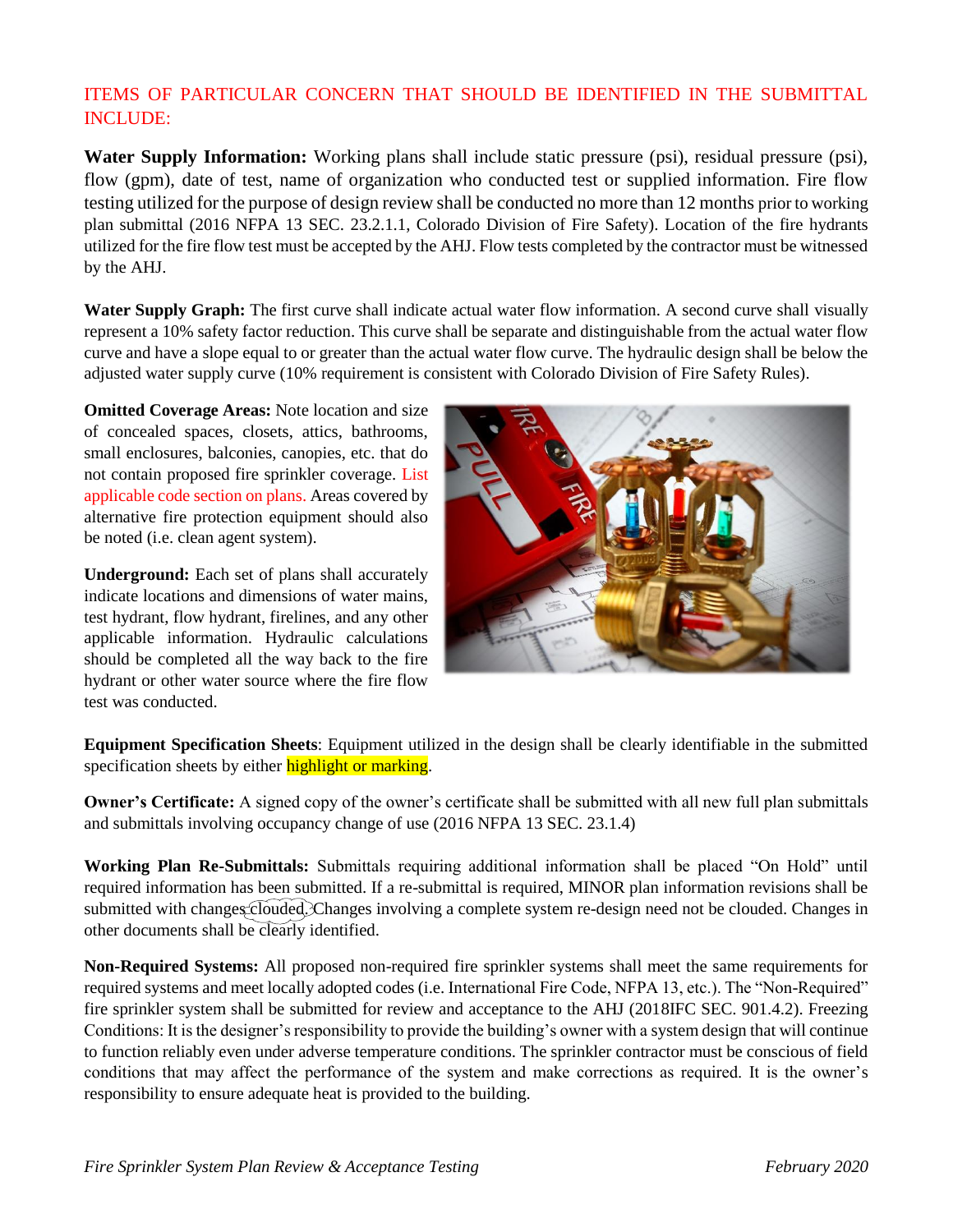**Flex Connections:** Systems utilizing flexible sprinkler head connections shall be listed and approved for use by the AHJ regardless of the project scope of work and installed in accordance with manufacturer specifications. The amount of bends in the flexible connections shall correspond to manufacturer's requirements. Bend tools and manufacturer directions are to remain on site.

**Hydrostatic Test:** All piping and joints, including the FDC piping, standpipe and/or sprinkler systems require a 200 psi hydrostatic test for 2 hours per NFPA 13 and NFPA 24. Where system working pressure exceeds 150 psi, the hydrostatic test shall be performed at 50 psi in excess of the system working pressure per NFPA 13. The test shall be witnessed and accepted by the AHJ (2016 NFPA 13 SEC. 25.2.1.2). System modifications involving 20 or fewer sprinkler heads shall not require testing in excess of system working pressure.

**Pre-Test:** A full 100% pre-testing of the fire sprinkler system to include inspector's tests, main drain, supervisory tampers and applicable trip tests (i.e. dry systems) are required to be completed by the contractor prior to scheduling the final inspection and acceptance testing with the AHJ. A statement of compliance is required as a result.

**Statement of Compliance:** Where required, documentation must be submitted to the AHJ in written format and signed by the contractor (i.e. letter) documenting the system has been pre-tested and installed prior to final inspection in accordance with approved plans, International Fire Code (2018 ed.), NFPA 13 (2016 ed.), manufacturers specifications and/or any other applicable code or design standard documents.

**Final Inspection Scheduling:** Final Inspection requests for most major projects (i.e. new buildings) will not be granted until both the Fire Sprinkler and Fire Alarm contractor make the request and state they are ready for acceptance testing. The fire sprinkler contractor may call for final inspections when the project only involves a fire sprinkler system (i.e. tenant finish). Requests for inspections require a minimum 48 hours notice.

**Contractor's Material and Test Certificate for Above-ground Piping:** Document shall be submitted to the AHJ upon completion of the final inspection. A copy of the "Contractor's Material and Test Certificate for Above-ground Piping" may be found in NFPA 13 (2016 NFPA 13 SEC. 25.1).

**Permits On-Site:** An approved set of plans, including comments and conditions of approval by the AHJ, shall be made available on-site while work is being completed (2018 IFC 105.3.5).



**As-Built Plans:** Significant deviations from the approved "working plans" during the installation of the fire sprinkler system shall require permission from the AHJ and may require submittal of revised drawings/documents (2018 IFC SEC 105.3.6). The submission of "as built" plans upon the project's completion may be required and is at the discretion of the AHJ (2018 IFC SEC 901.2, 2016 NFPA 13 SEC. 23.1.2).

## **Small Project Submittals**

"Small Projects" are defined as any work involving the addition or relocation of less than 20 sprinkler heads. Work related to small projects cannot have an adverse affect on the integrity of the existing fire protection system, including hydraulic design. All materials and equipment installed must be listed. A full plan review is not required for small projects, unless the AHJ requires a full submittal.